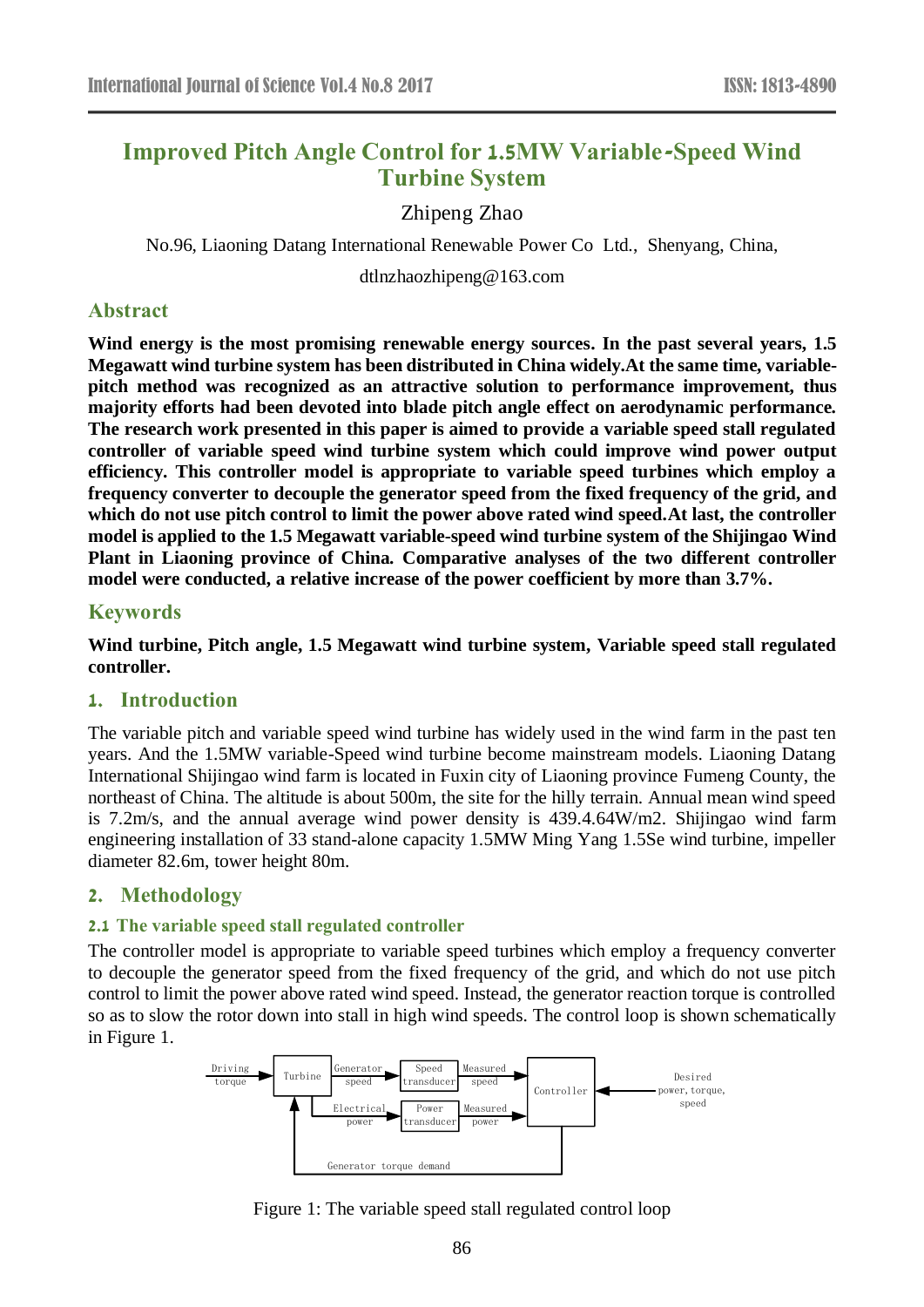#### **2.2 Steady state parameters**

The steady-state operating curve can be described with reference to a torque-speed graph as in Figure 2. The allowable speed range in the steady state is from S1 to S2. In low winds it is possible to maximise energy capture by following a constant tip speed ratio load line which corresponds to operation at the maximum power coefficient. This load line is a quadratic curve on the torque-speed plane, shown by the line BG in Figure 2. Alternatively a look-up table may be specified. If there is a minimum allowed operating speed S1, then it is no longer possible to follow this curve in very low winds, and the turbine is then operated at nominally constant speed along the line AB shown in the figure. Similarly in high wind speeds, once the maximum operating speed S4 is reached, then once again it is necessary to depart from the optimum load line by operating at nominally constant speed along the line GH.



Figure 2 Variable speed stall regulated operating curve

Once maximum power is reached at point H, it is necessary to slow the rotor speed down into stall, along the constant power line HI. If high rotational speeds are allowed, it is of course possible for the line GH to collapse so that the constant power line and the constant tip speed ratio line meet at point J.

Clearly the parameters needed to specify the steady state operating curve are:

The minimum speed, S1

The maximum speed in constant tip speed ratio mode, S4

The maximum steady-state operating speed. This is usually S4, but could conceivably be higher in the case of a turbine whose characteristics are such that as the wind speed increases, the above rated operating point moves from H to I, then drops back to H, and then carries on (towards J) in very high winds. This situation is somewhat unlikely however, because if rotational speeds beyond S4 are permitted in very high winds, there is little reason not to increase S4 and allow the same high rotor speeds in lower winds.)

The above rated power set-point, corresponding to the line HI. This is defined in terms of shaft power. Electrical power will of course be lower if electrical losses are modelled.

The parameter  $K_{\lambda}$  which defines the constant tip speed ratio line BG. This is given by:

$$
K_{\lambda} = \pi \rho R^{5} C_{p}(\lambda) / 2 \lambda^{3} G^{3}
$$

where  $\rho$  = air density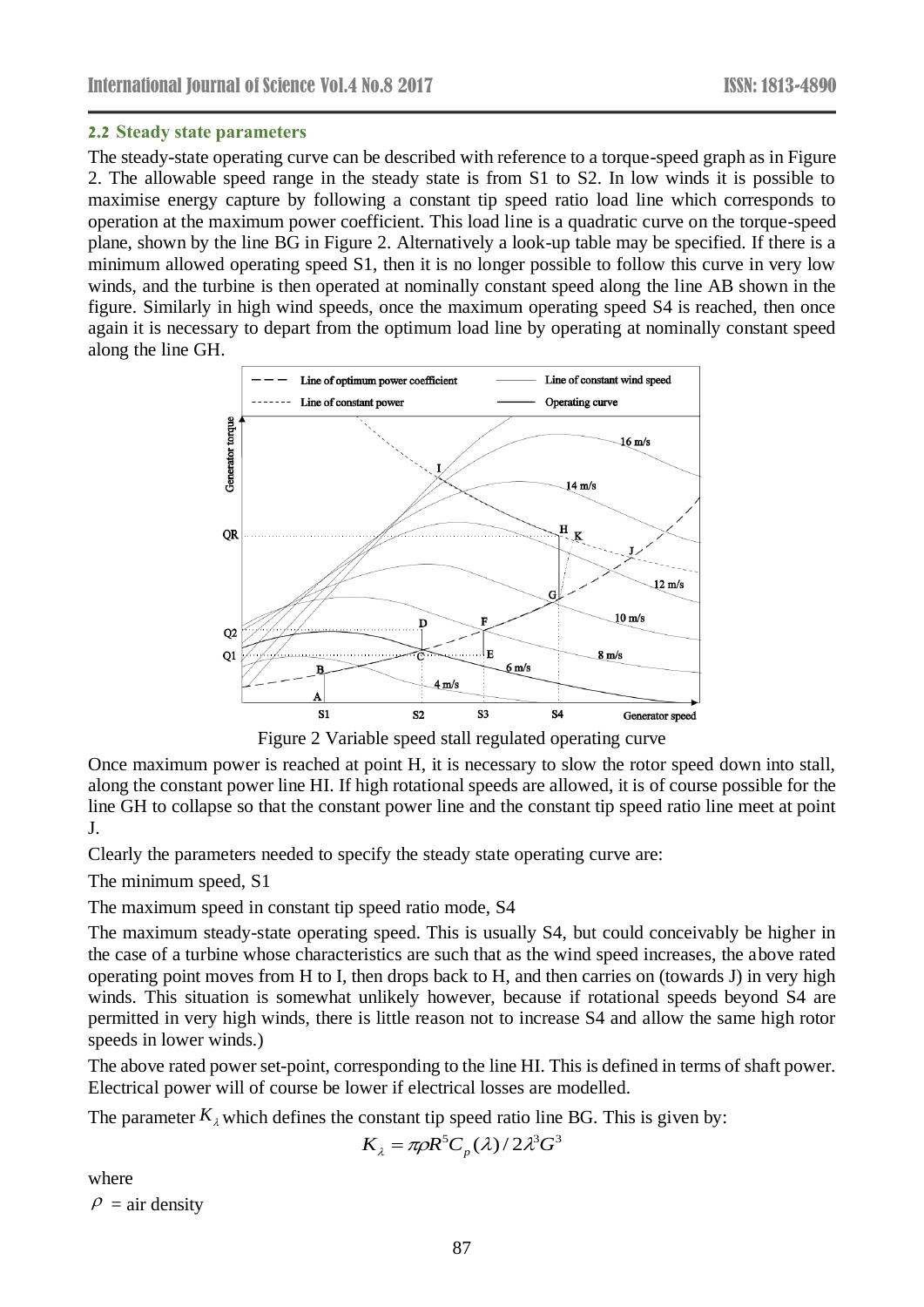$R =$  rotor radius

 $\lambda$  = desired tip speed ratio

 $C_p(\lambda)$  = Power coefficient at tip speed ratio  $\lambda$ 

 $G =$  gearbox ratio

Then when the generator torque demand is set to  $K_{\lambda} \omega^2$  where  $\omega$  is the measured generator speed, this ensures that in the steady state the turbine will maintain tip speed ratio  $\lambda$  and the corresponding power coefficient  $C_p(\lambda)$ . Note that power train losses may vary with rotational speed, in which case the optimum rotor speed is not necessarily that which results in the maximum aerodynamic power coefficient.

As an alternative to the parameter  $K_{\lambda}$ , a look-up table may be specified giving generator torque as a function of speed.

#### **2.3 Dynamic parameters**

To calculate the dynamic behaviour of the control loop, it is necessary to specify the dynamic response of both power and speed transducers, as well as the actual algorithm used by the controller to calculate a generator torque demand in response to the measured power and speed signals. Two closed loop control loops are used for the generator torque control, as shown in Figure 3. An inner control loop calculates a generator torque demand as a function of generator speed error, while an outer loop calculates a generator speed demand as a function of power error. Both control loops use PI controllers.



Figure 3: Stall regulated variable speed control loops

Below rated, the speed set-point switches between S1 and S4. In low winds it is at S1, and the torque demand output is limited to a maximum value given by the optimal tip speed ratio curve BG. This causes the operating point to track the trajectory ABG. In higher winds, the set-point changes to S4, and the torque demand output is limited to a minimum value given by the optimal tip speed ratio curve, causing the operating point to track the trajectory BGH. Once the torque reaches QR, the outer control loop causes the speed set-point to reduce along HI, and the inner loop tracks this varying speed demand.

# **3. Simulation Results**

*K* = rotor radius<br>  $X = \text{desreted tip speed ratio}$ <br>  $X = \text{desected tip speed ratio}$ <br>  $C_x(\lambda) = \text{Power coefficient at tip speed ratio } \lambda$ <br>  $G_x(\lambda) = \text{Power coefficient at tip speed ratio}$ <br>
Then when the generator torque demand is set to in<br>
this ensures that in the steady state the turbine will<br>
observe coefficient 1# wind turbine updated the pitch angle control system in Shijingao wind farm. And the 1# wind turbine worded steady from May 1st to May 31th. We got the data of average wind speed per 30s and everage power per 30s from April 1st , 2ed, 4th(before improved), May 12th, 13th, 14th, 15th (after improved) to generate the power-wind speed curve(Figure 4). The blue line in Figure 4 depicts the established generator torque for improved controller. In below rated wind speed, optimal power is attained by regulating (optimal performance coefficient), therefore, the pitch angle is kept at a mechanical minimum and rotor speed is controlled in such a way that (optimal tip speed ratio) is always acquired. By analyzing the simulation results, it can be concluded that the present models allow an accurate approximation of the dynamic response of the wind turbine operating with different winds, although the wind turbines generate the maximum reactive power.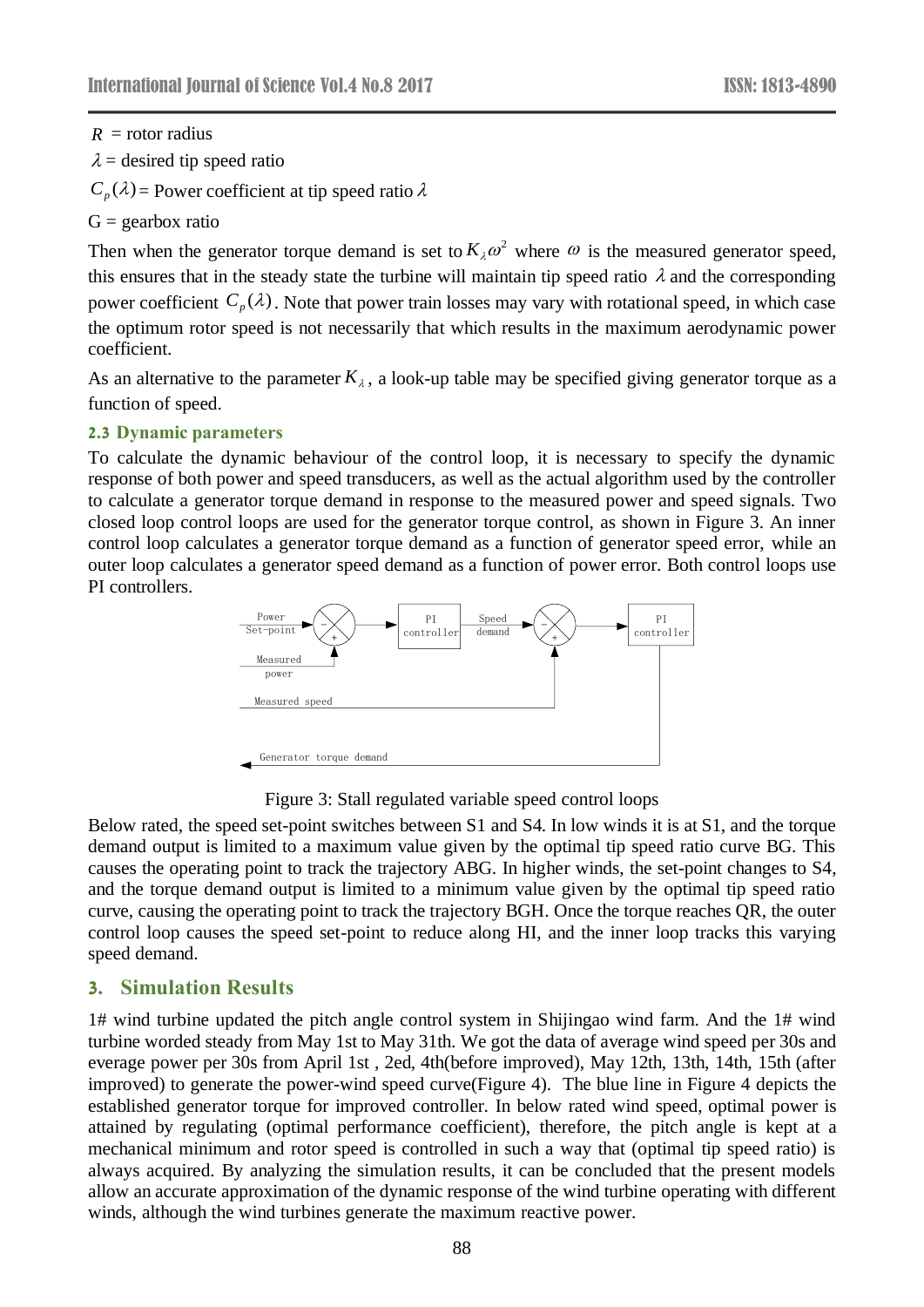

Figure 4: Everage power-wind speed curve per 30s

# **4. Results**

The power output of the pitch controlled wind turbine generator, as a function of the wind. Power and energy production values between improvement at different wind speed levels are shown in Form 1. The improvement rate of energy production is about 0.3%. Energy production between improvement depicted in Figure 5. The output power variation is large (12%). The performance of the pitch angle control is highly effective.

| Speed | Utilization hours | Before Improvement |                 | After Improvement |                 | Improvement  |
|-------|-------------------|--------------------|-----------------|-------------------|-----------------|--------------|
| (m/s) | of                | Power              | Energy          | Power             | Energy          | rate $(\% )$ |
|       | generation(hours) | (kw)               | production(kwh) | (kw)              | production(kwh) |              |
| 3.0   | 336.6568303       | 28.71860722        | 9668.315276     | 39.34231509       | 13244.85909     | 0.3699242    |
| 3.5   | 379.1815212       | 50.58429079        | 19180.62833     | 59.09065246       | 22406.08349     | 0.1681621    |
| 4.0   | 414.3752612       | 79.78229154        | 33059.8079      | 91.24263108       | 37808.68909     | 0.1436452    |
| 4.5   | 441.6447878       | 114.7148376        | 50663.21013     | 127.6643305       | 56382.28616     | 0.1128842    |
| 5.0   | 460.6923013       | 166.2135115        | 76573.2851      | 176.968254        | 81527.91219     | 0.0647044    |
| 5.5   | 471.5086053       | 219.0358422        | 103277.2845     | 231.4925487       | 109150.7288     | 0.0568706    |
| 6.0   | 474.3546126       | 283.0927303        | 134286.3424     | 303.7499782       | 144085.2032     | 0.0729699    |
| 6.5   | 469.7319972       | 373.4442909        | 175418.7326     | 392.6216963       | 184426.9735     | 0.0513528    |
| 7.0   | 458.3448381       | 477.3689676        | 218799.6022     | 487.9829427       | 223664.4629     | 0.0222343    |
| 7.5   | 441.0547655       | 578.7444889        | 255258.0148     | 607.9332394       | 268131.8523     | 0.0504346    |
| 8.0   | 418.832466        | 667.1724283        | 279433.4734     | 726.4922677       | 304278.548      | 0.0889123    |
| 8.5   | 392.7084761       | 772.9215818        | 303532.8565     | 845.6361919       | 332088.5002     | 0.0940776    |
| 9.0   | 363.7260165       | 894.5014704        | 325353.4566     | 948.6668643       | 345054.8195     | 0.0605537    |
| 9.5   | 332.8982551       | 1028.227576        | 342295.1659     | 1057.167673       | 351929.2736     | 0.0281456    |
| 10.0  | 301.1718702       | 1157.214903        | 348520.5765     | 1172.535705       | 353134.7712     | 0.0132394    |
| 10.5  | 269.3981897       | 1297.904552        | 349653.1366     | 1277.441057       | 344140.3082     | $-0.015767$  |
| 11.0  | 238.3125559       | 1385.455395        | 330171.4163     | 1374.151449       | 327477.5439     | $-0.008159$  |
| 11.5  | 208.5219684       | 1430.802848        | 298353.8261     | 1433.778388       | 298974.2916     | 0.0020796    |
| 12.0  | 180.500531        | 1459.787493        | 263492.4176     | 1469.899317       | 265317.6072     | 0.0069269    |
| 12.5  | 154.5918074       | 1482.510838        | 229184.03       | 1476.198958       | 228208.265      | $-0.004258$  |
| 13.0  | 131.0168916       | 1491.496821        | 195411.2772     | 1484.193882       | 194454.4689     | $-0.004896$  |
| 13.5  | 109.8868298       | 1493.076222        | 164069.4127     | 1487.015878       | 163403.4607     | $-0.004059$  |
| 14.0  | 91.21798479       | 1499.744571        | 136803.6775     | 1488.828619       | 135807.9464     | $-0.007279$  |

Form 1: Improvement rate at different wind speed levels